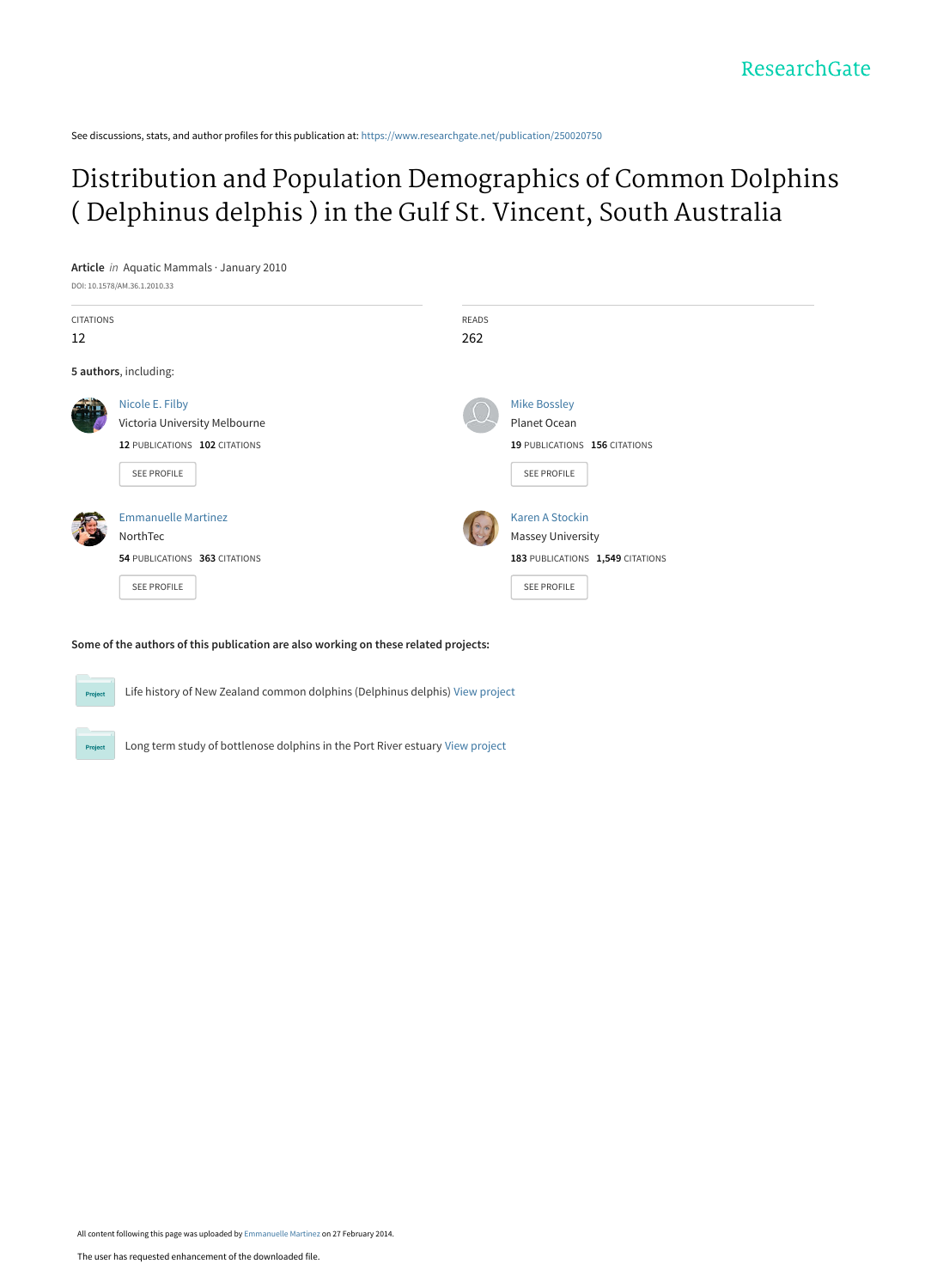# **Distribution and Population Demographics of Common Dolphins (***Delphinus delphis***) in the Gulf St. Vincent, South Australia**

Nicole E. Filby,<sup>1\*</sup> Mike Bossley,<sup>2</sup> Ken J. Sanderson,<sup>1</sup> Emmanuelle Martinez,<sup>3</sup> and Karen A. Stockin<sup>3</sup>

*1 School of Biological Sciences, Flinders University, GPO Box 2100, Adelaide, South Australia;* 

*E-mail: nicole.filby@live.vu.edu.au 2 Whale and Dolphin Conservation Society, P.O. Box 720, Port Adelaide Business Centre, Port Adelaide, South Australia 3*

*Coastal-Marine Research Group, Institute of Natural Sciences, Massey University,* 

*Private Bag 102 904, North Shore MSC, New Zealand \* Current Address: School of Engineering and Science, Ecology and Sustainability Group, Victoria University,* 

*P.O. Box 14428 (St. Albans Campus), Melbourne, Victoria, Australia (NEF)*

# **Abstract**

Within Australian waters, short-beaked common dolphins (*Delphinus delphis*) are exposed to a variety of human-induced impacts, including aquaculture and fisheries. Nonetheless, the occurrence and distribution of common dolphins within these waters remains unknown. Data detailed herein represent the first report of the occurrence and distribution of common dolphins from Australian waters. The density and relative abundance of common dolphins within Gulf St. Vincent (GSV), South Australia, was examined between September 2005 and May 2008 using systematic boat surveys. During 1,850 km of survey effort, a total of 108 independent groups, involving 564 common dolphins, were observed. Group size ranged from 2 to 21 individuals (mean  $=$ 5.26,  $SD = 3.687$ , with immature dolphins found in larger group sizes. Adults were the most frequent age class observed in this population  $(60.3\%, n = 340)$ , with neonates and calves observed most frequently between December and April. Sighting frequency was 3 groups/100 km² travelled, with an encounter rate of 16 common dolphins/100 km². The western longitude and southern latitude sections of GSV were used most frequently by this species, with most groups recorded in water depths of 35 to 40 m (mean  $= 37.2$  m, SD  $= 1.4$ ), and in areas 21 to 31 km from land (mean  $= 27.4$  km,  $SD = 2.6$ ). Common dolphin density was estimated to be 0.5 dolphins/100 km2 , with a population estimate of 1,957 dolphins within their preferred habitat (waters deeper than 14 m). Results suggest the GSV is important for this species and that common dolphins use these waters as a nursery area.

**Key Words:** common dolphin, *Delphinus delphis*, occurrence, demographics, Gulf St. Vincent, South Australia

### **Introduction**

The total distribution of short-beaked common dolphins (*Delphinus delphis*) is somewhat complicated, primarily owing to previous taxonomic confusion between the long-beaked (*D. capensis*) and the short-beaked common dolphin (Jefferson et al., 2009). Short-beaked common dolphins are known to occur over continental shelf and pelagic waters of the Atlantic and Pacific Oceans (Reeves et al., 2002). However, due to reduced prey availability (e.g., Trites et al., 1997; Bearzi et al., 2006, 2008b), environmental change (e.g., Bearzi et al., 2003; Murphy et al., 2006), habitat depredation (e.g., Long et al., 1997; Bearzi et al., 2003; Tornero et al., 2006; Stockin et al., 2007; Lavery et al., 2008), and fisheries by-catch (Kemper & Gibbs, 2001; Bearzi et al., 2003; Bilgmann et al., 2008; Hamer et al., 2008; Stockin & Orams, 2009), short-beaked common dolphins (hereafter referred to as common dolphins) have become locally extirpated in parts of their former range the Mediterranean Sea (Bearzi et al., 2008a; Natoli et al., 2008) and the Gulf of Vera in southern Spain (Cañadas & Hammond, 2008).

The seasonal abundance and distribution of common dolphins varies worldwide, with some areas reporting transient populations (e.g., Californian coast, Forney & Barlow, 1998; North Atlantic Ocean, Mirimin et al., 2009), while others are described as resident (e.g., eastern Ionian Sea, Bearzi et al., 2008a). Unfortunately, published data available to describe distribution and occurrence of *Delphinus* within the South Pacific is limited (e.g., Kemper et al., 2008; Stockin et al., 2008c). This is especially true of Australian waters where common dolphins have been the focus of few field-based studies (e.g., Bilgmann et al., 2008; Hamer et al., 2008). Currently, occurrence along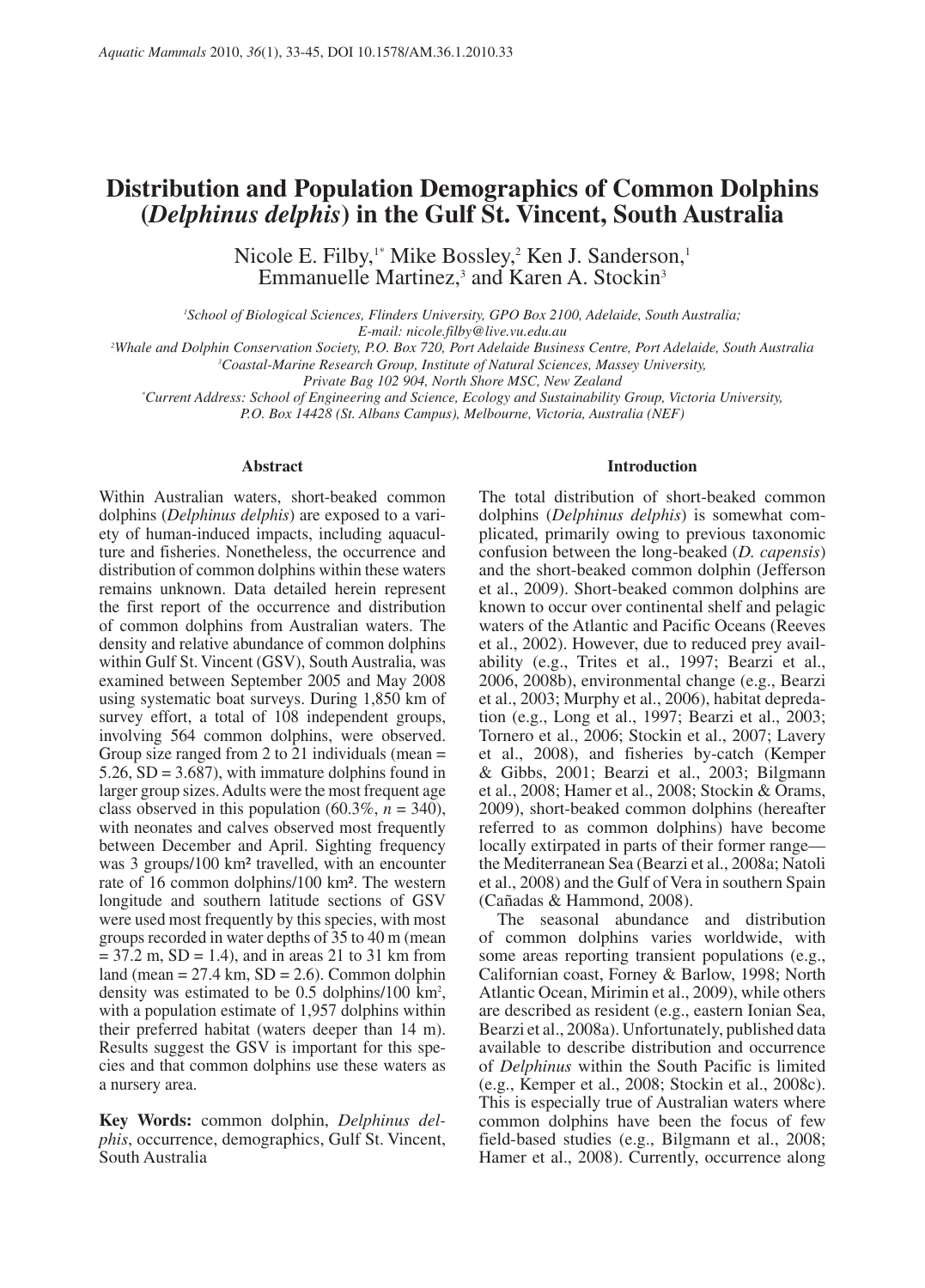the South Australian coast is documented only through stranding (Kemper et al., 2005; Ross, 2006) and incidental capture records (Bilgmann et al., 2008; Hamer et al., 2008). Thus, prior to the present study, no density or abundance estimates for common dolphins within Australian waters existed.

While little is known about the demographics of Australian common dolphins, a number of human-induced impacts have been documented for this species. Within South Australian waters, common dolphins are exposed to interactions with fisheries, aquaculture facilities and, in some of the gulf regions, marine pollution (e.g., Edwards et al., 2001; Kemper & Gibbs, 2001; Kemper et al., 2005; Hamer et al., 2008; Lavery et al., 2008). Fisheries interactions are currently considered the most prominent threat for common dolphins, with both direct capture and indirect trophic pathways potentially affected. Fisheries interactions within the Spencer Gulf and eastern Great Australian Bight regions have resulted in the by-catch of common dolphins in the sardine purse seine fishery (Hamer et al., 2008). A recent genetic study revealed common dolphins from these regions form part of a different and considerably isolated population compared with those of southeastern Tasmania (Bilgmann et al., 2008). Furthermore, it is not yet clear how the population structure of common dolphins occurring off southern West Australia, eastern South Australia, and Victoria relate to those of the eastern Great Australian Bight and Tasmania. This lack of knowledge prevents the formation of appropriate conservation measures for common dolphins exposed to high fishing pressure in South Australian waters.

To understand the potential effects of anthropogenic threats facing common dolphins in South Australian waters, insight into the ecology and demographics of this species is required. Herein, the distribution and density of common dolphins occurring within Gulf St. Vincent (GSV), a large inlet of water on the coast of South Australia, is assessed for the first time. Using boat-based surveys, the importance of GSV waters for common dolphins using density estimates was documented. Furthermore, the role of abiotic factors (e.g., water depth, sea surface temperature [SST], latitude, longitude, diel, and month) in determining common dolphin distribution, group size, and group composition was investigated. Data presented herein refer only to the short-beaked form since only this species of *Delphinus* has been reliably documented to occur within South Australian waters (Bell et al., 2002; Bilgmann et al., 2008).

# **Materials and Methods**

# *Study Site*

This study was conducted in Gulf St. Vincent (Figure 1), a large (7,000 km²) inlet of water on the coast of South Australia (35° 1' 0" S, 138° 4' 0" E) (Nunes & Lennon, 1986). A shallow (maximum depth 45 m), tidal inverse estuary, GSV is considered a productive ecosystem exhibiting high biodiversity (De Silva Samarasinghe, 1998). Bordered by the Yorke Peninsula to the west and the Fleurieu Peninsula to the southeast, and with Kangaroo Island across the opening to the Southern Ocean on the southwest, GSV offers a relatively sheltered environment. Investigator Strait and Backstairs Passage connect GSV to the eastern Southern Ocean and continental shelf (Petrusevics, 1993). The upper gulf reaches are characterised by shallow, mostly hyper-saline waters which exhibit a greater water temperature range compared with the southern, deeper waters of the region (Shepherd & Sprigg, 1976; De Silva Samarasinghe et al., 2003). Similar to other South Australian gulfs (e.g., Spencer Gulf), GSV is substantially more saline than the surrounding shelf waters, with nontidal circulation and various metal contamination hotspots (e.g., Bye, 1976; De Silva Samarasinghe, 1998; Lavery et al., 2008).

# *Data Collection*

Data were collected in GSV during systematic boat surveys onboard *Silverback*, an Arvor 6.2 m diesel inboard boat, fitted with a 90-hp engine. Due to logistical and environmental constraints, the study area encompassed the lower to middle section of GSV since northern regions of the gulf were either too shallow (on the western side) or frequently closed (on the eastern side) for military purposes (Berggy, 1996). As such, the resulting survey site fell within the following area:  $138^{\circ}$  2' E,  $34^{\circ}$  40' S; 138° 2' E, 35° 15' S; 138° 25' E, 35° 15' S; and 138° 25' E, 34° 40' S (Figure 1).

Following Hammond et al. (2002), the study area within GSV was subsequently divided into nine grids, each with a total distance of 85.75 to 86.12 km (Figure 1). Grid size was limited by distances that could be covered by the research vessel during a single survey during daylight hours. Grids were randomly surveyed throughout the study area and used instead of traditional line-transects to maximise on-effort distance covered. Search-effort was conducted at 12 to 14 kts in good conditions ( $≤$  Beaufort 3,  $≥$  1 km visibility) only (Hammond et al., 2002). If the sea state increased above Beaufort 3, or if the weather conditions deteriorated, the survey was terminated to prevent sighting rates being negatively affected (Notarbartolo di Sciara et al., 1993; Chilvers et al., 2003).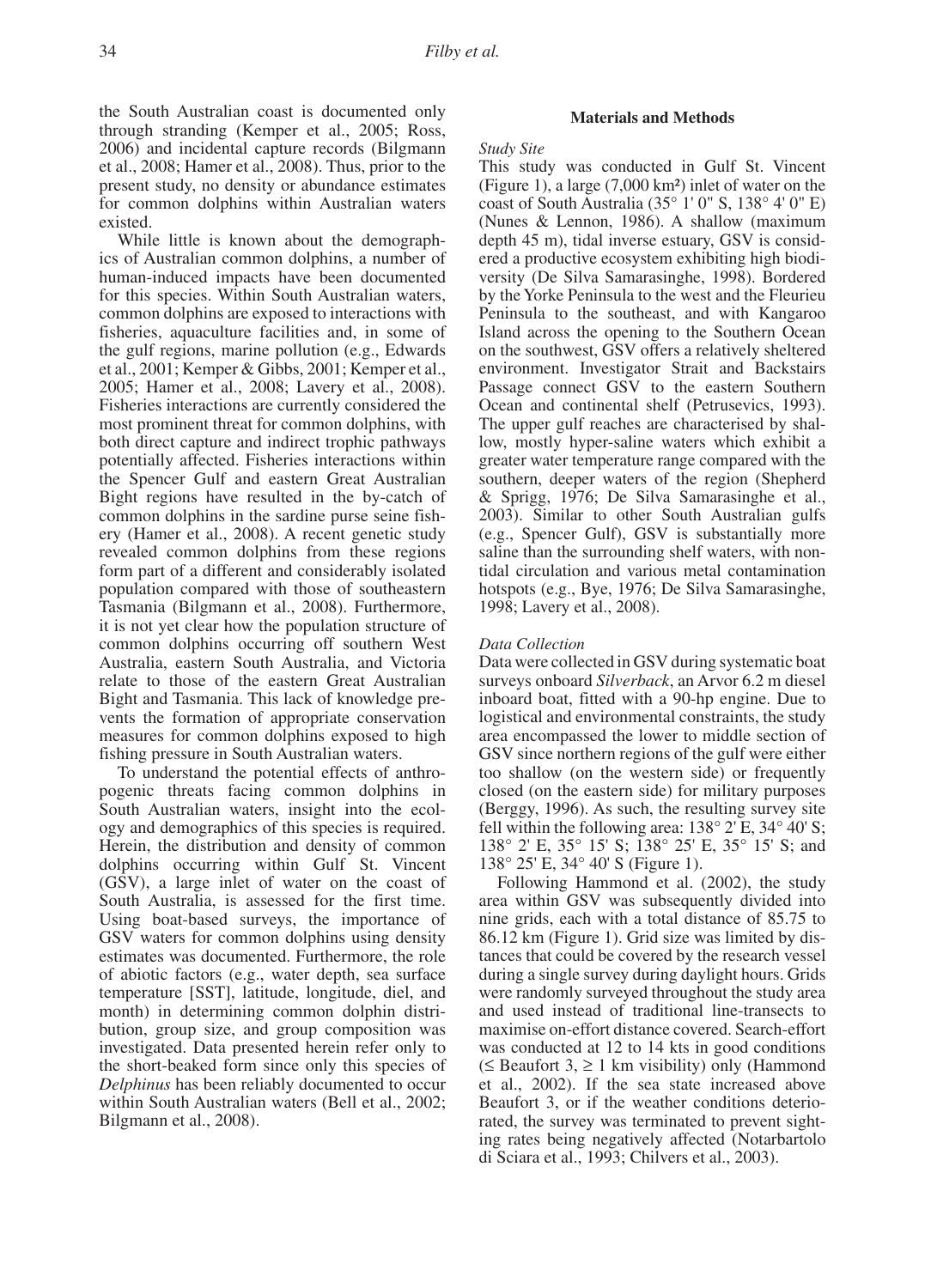

Figure 1. Study location and survey grid locations within Gulf St. Vincent (GSV), South **Figure 1.** Study location and survey grid locations within Gulf St. Vincent (GSV), South Australia

During each survey, the boat travelled along the outside boundary of the grid, with one to four observers (inclusive of the primary observer) continuously scanning 180° of the horizon in front of the research vessel (Frantzis & Herzing, 2002). Observations of seabirds were used in addition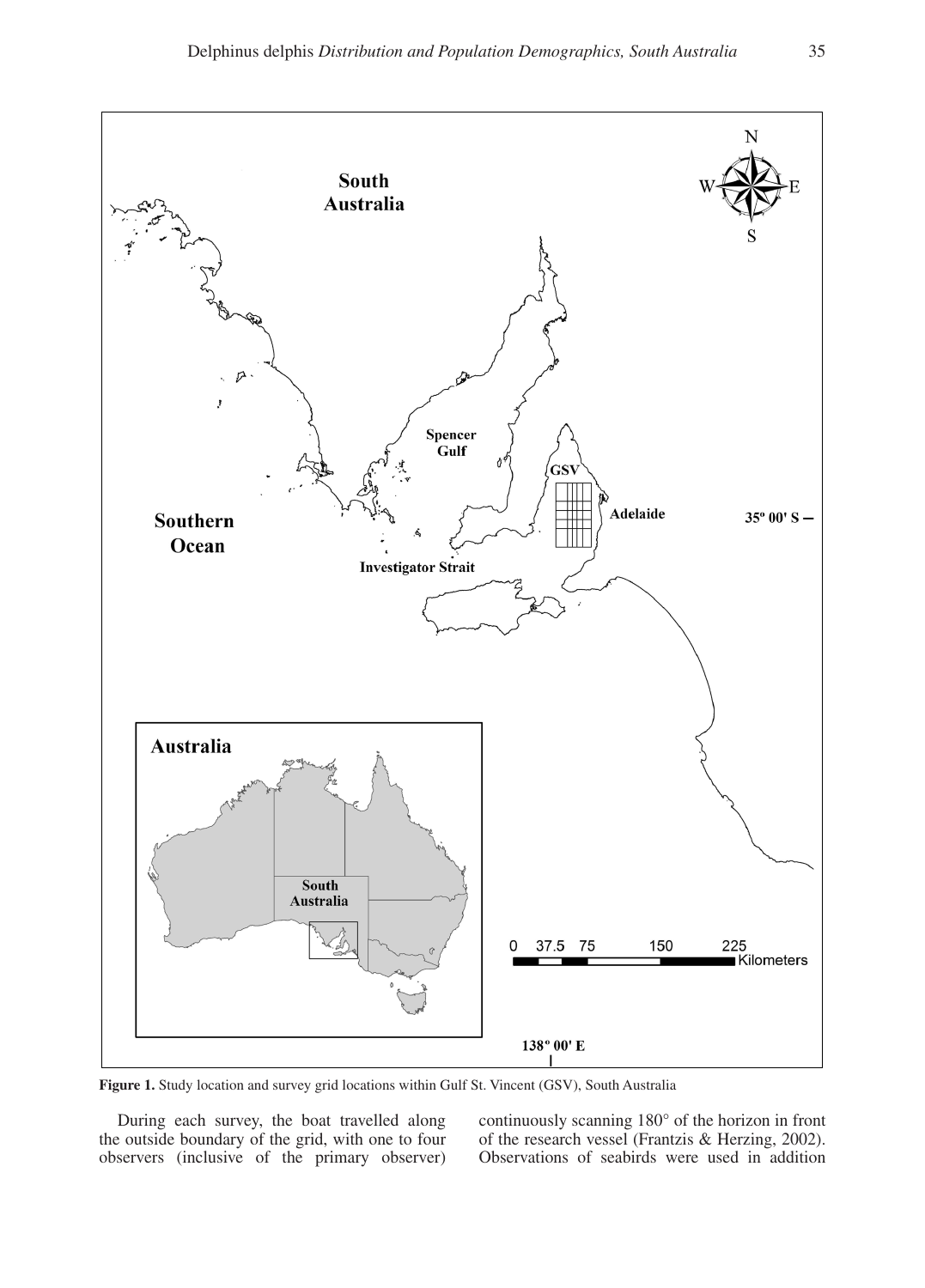to surface activity of dolphins (i.e., jumping and splashing) to detect dolphin schools (Stockin et al., 2008b). Observers could view approximately 250 m to either side of the boat, resulting in the survey track width of approximately 0.5 km. Responsive movement of dolphins towards boats (Goold, 1996; Tregenza et al., 1997; Kemper et al., 2008) suggests that even if observers missed dolphins on the outer edge of the track-line, the probability of detection increased as dolphins approached to bow-ride.

Once dolphins were detected, the boat gradually slowed to approximately 2 to 4 kts, with alterations in speed or course kept to a minimum to avoid disturbance (Stockin et al., 2008a). During each independent encounter, the start time, species identification, GPS location, water depth, SST, sea state, visibility, and dolphin(s) distance from the boat were recorded. Group size and composition of dolphins, behaviour, and presence of any associating species (i.e., bottlenose dolphin [*Tursiops* sp.] or flesh-footed shearwater [*Puffinis carneipes*]) were recorded. GPS coordinates of dolphin groups were recorded using a Navman TRACKER 5500. Water depth (m) was recorded using a Navman FISH 4500. SST was acquired from the Australian Government's Bureau of Meteorology (www.bom.gov.au/nmoc/archives/ SST). Following completion of the sighting information, the survey track-line was rejoined in a convergent course to avoid pseudoreplication of the same animals (Forcada & Hammond, 1998; Bearzi et al., 2005). To minimise potential disturbance, time spent with dolphin groups was kept to a minimum.

A group was defined as any group of dolphins observed in apparent association, moving in the same direction and usually engaged in the same activity (Shane, 1990). Members of a group usually remained within approximately 100 m of each other and comprised one or more different age classes (Cribb et al., 2008). Group size was estimated independently by at least two observers during each sighting and based on the minimum

number of dolphins counted. Group size was later categorised as  $\leq 10$  dolphins *vs* > 11 dolphins prior to analysis. Age class was defined using categories based on size and independence (Table 1) according to Neumann & Orams (2005) and Stockin et al. (2008b). Additionally, group composition was categorised broadly as adults-only groups *vs* groups containing immature dolphins, with *immature* defined as all individuals that did not appear physically mature  $(ca. < 1.8 \text{ m})$ .

# *Data Analysis*

The relative density of common dolphins in GSV initially was calculated by determining Sighting Frequencies (SF) (i.e., number of groups encountered per km² travelled) and Encounter Rates (ER) (i.e., number of individual dolphins encountered per km² travelled). SF and ER were calculated using the ratio  $n/L \times 100$  where *n* is the number of dolphins or groups and L is the number of km spent on-effort (Cockcroft & Peddemors, 1990; Forcada & Hammond, 1998; Bearzi et al., 2005). SF and ER were calculated for month, each latitude and longitude region, and for the entire study area (Gannier & West, 2005). A density estimate for common dolphins in GSV also was derived (total number of dolphins encountered divided by the  $km^2$  spent on-effort [924.88  $km^2$ ]). Since no common dolphins were observed in waters less than 14 m during the present study, a population estimate was only calculated for areas where waters exceeded 14 m. This population estimate was derived by multiplying the density estimate by the area in which waters were deeper than 14 m within GSV (i.e.,  $3,915 \text{ km}^2$ ).

Biasing effects, such as dolphins approaching the boats and an unknown probability of detection, are likely to be severe in sighting conditions less than optimal (Gannier & West, 2005). As such, only data obtained in sea states of Beaufort ≤ 3 were analysed. To account for uneven survey effort across the months, means were taken of the number of dolphins encountered per month.

**Table 1.** Definitions of age categories used to assess common dolphin groups within Gulf St. Vincent (GSV), South Australia (modified from Stockin et al., 2008c)

| Age class | <b>Definition</b>                                                                                                                                                                                                                                                                                            |  |
|-----------|--------------------------------------------------------------------------------------------------------------------------------------------------------------------------------------------------------------------------------------------------------------------------------------------------------------|--|
| Adult     | Apparently fully grown individuals $(> 1.8 \text{ m})$ in length with the ability to be independent of all other<br>group members                                                                                                                                                                            |  |
| Juvenile  | Approximately two-thirds the length of an adult and did not travel in typical echelon position with an<br>adult individual                                                                                                                                                                                   |  |
| Calf      | Approximately half the length of an adult and did not travel in typical echelon or nursing position with<br>any accompanying adult                                                                                                                                                                           |  |
| Neonate   | Young calves that still showed foetal folds, presence of a floppy dorsal fin, extreme buoyancy, or always<br>positioned in close relation to an adult (presumed to be its mother); these dolphins were also of typical<br>newborn size, 80 to 120 cm, and when surfacing, lifted the whole head above water. |  |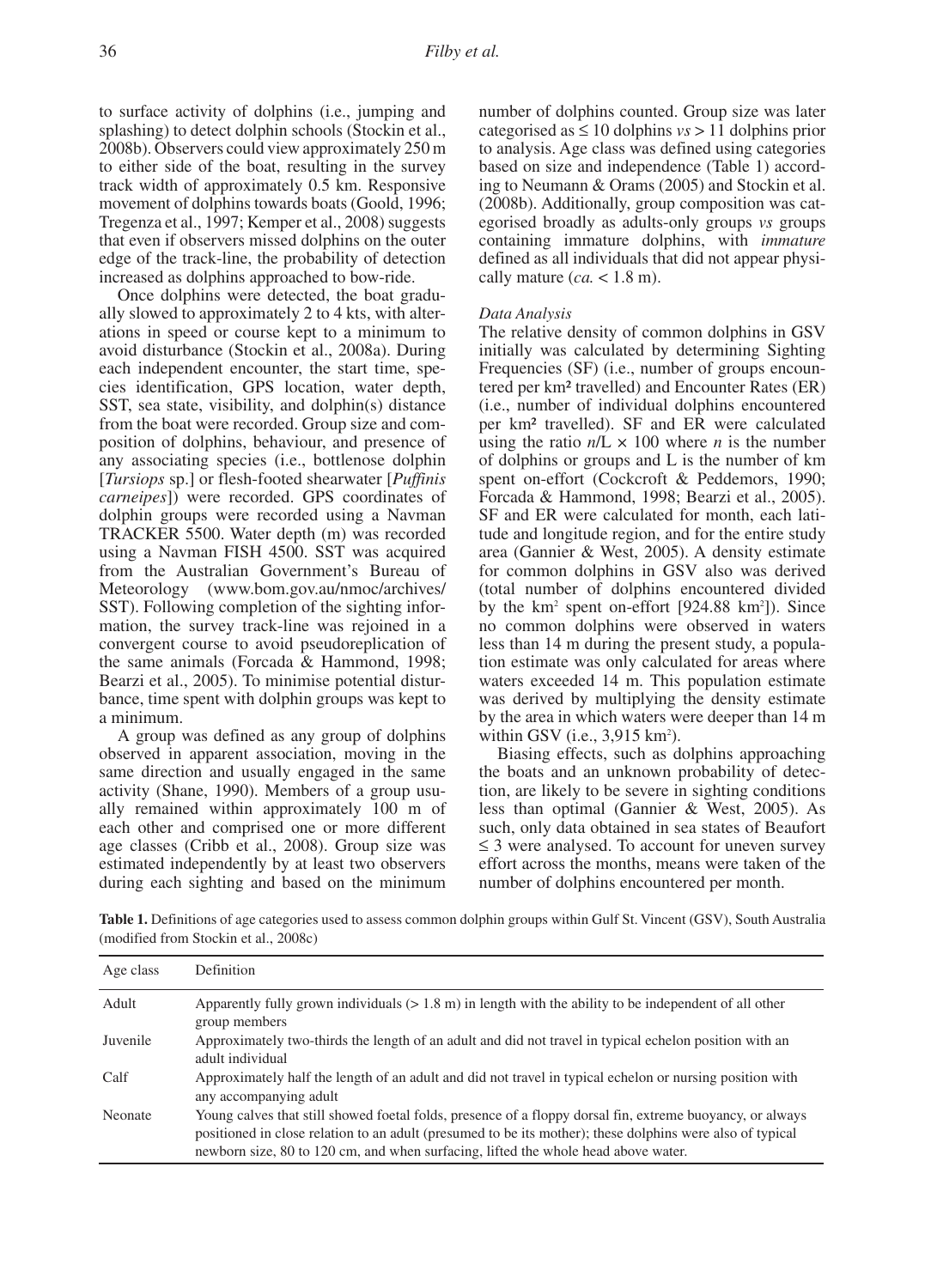Latitude was categorised into three classes: North (34° 40' S - 34° 51' S), Middle (34° 52' S - 3° 03' S), and South (35° 04' - 35° 15' S). Similar assignments were made for longitude classes: East (138° 02' E - 138° 09' E), Central (138° 10' E - 138° 17' E), and West (138° 18' E - 138° 25' E), following Døhl et al. (1986). Time of day, season, latitude, longitude, water depth, and age class were grouped as categorical data for analyses, following Stockin et al. (2008c). Latitude, longitude, field year, month, and time of day were all considered as explanatory variables (although they may, of course, represent proxies of environmental variation). Diel patterns were investigated by assigning each observation to a 1-h time period within the sequence 0700-0759 h, 0800-0859 h, through to 1600-1659 h.

Using *SPSS 17*, nonparametric Kruskal-Wallis tests were applied since these data revealed a nonnormal distribution. Spatial and diurnal patterns in occurrence, relative abundance, group size, and composition were investigated, along with relationships with environmental variables (i.e., water depth and SST), controlling for other confounding or additional explanatory variables (e.g., latitude, longitude, and sea state). The depth and SST at

**Table 2.** Monthly analysis of common dolphin sightings (September 2005 to May 2008) in GSV, South Australia

| Month     | Mean number of<br>dolphins sighted | On-effort<br>distance (km) | SF   |
|-----------|------------------------------------|----------------------------|------|
| September | 2.0                                | 85.93                      | 2.33 |
| November  | 22.0                               | 85.98                      | 2.47 |
| December  | 35.5                               | 85.93                      | 4.13 |
| January   | 17.7                               | 71.49                      | 2.48 |
| February  | 15.8                               | 79.12                      | 2.00 |
| March     | 19.6                               | 85.89                      | 2.28 |
| April     | 37.5                               | 85.84                      | 4.37 |
| May       | 10.0                               | 85.75                      | 1.12 |

which dolphins occurred was compared by month, time of day, and group size.

#### **Results**

### *Survey Effort*

Data were collected between September 2005 and May 2008 during 27 independent boat-based surveys conducted between 0630 and 1730 h (Central Standard Time). The study area encompassed 2,592 km2 , with an on-effort distance travelled of 1,850 km (mean = 77.5 km/survey). A total of 108 independent common dolphin groups were recorded, with 564 individuals encountered. More than half (51.4%) of the surveys were conducted in sea states of Beaufort 1, with clear visibility (5 km+ view) recorded during 80% of surveys. Uncontrollable circumstances (e.g., weather) resulted in unequal survey effort between grids, with the greatest effort occurring during February to March and the lowest coverage during September and May. No surveys were undertaken during the austral winter months or in the month of October (Table 2).

Occurrence varied by month, with SF highest in April (4.37) and December (4.13) and lowest in May (1.12) (Table 2). SF and ER varied by latitude and longitude (Table 3), with southern latitudes exhibiting the highest SF (17.9) and ER (30.3) and northern latitudes having the lowest SF (1.9) and ER (14.7). The western longitude area had the highest overall SF (5.4) and ER (32.0). A SF and ER of 3 common dolphin groups/100 km2 and 16 dolphins/100 km2 , respectively, was calculated for the study area as a whole. This equated to a density estimate of 0.5 dolphins/km2 and the population estimate (based on waters deeper than 14 m) of 1,957 common dolphins.

*Dolphin Presence in Relation to Abiotic Parameters* Common dolphins were sighted in water depths ranging from 14.0 to 39.6 m (mean =  $31.46$ ,  $SD = 6.4$ ; Figure 2). The median water depth in

**Table 3.** Sighting Frequencies (SF) and Encounter Rates (ER) of common dolphins by latitude and longitude regions (September 2005 to May 2008) in GSV, South Australia

| Study grid          | Mean dolphins | Mean sightings | Mean distance<br>travelled (km) | $SF$ per 100 km <sup>2</sup> | ER per $100 \text{ km}^2$ |
|---------------------|---------------|----------------|---------------------------------|------------------------------|---------------------------|
| North (latitude)    | 12.7          | 1.6            | 86.0                            | 1.9                          | 14.7                      |
| Middle (latitude)   | 23.7          | 4.8            | 86.0                            | 5.5                          | 27.5                      |
| South (latitude)    | 26.0          | 15.3           | 85.8                            | 17.9                         | 30.3                      |
| West (longitude)    | 27.4          | 4.7            | 85.8                            | 5.4                          | 32.0                      |
| Central (longitude) | 19.7          | 4.0            | 85.9                            | 4.6                          | 22.9                      |
| East (longitude)    | 15.2          | 3.1            | 86.0                            | 3.5                          | 17.7                      |
| Total study area    | 187.0         | 35.2           | 1.162.3                         | 3.0                          | 16.1                      |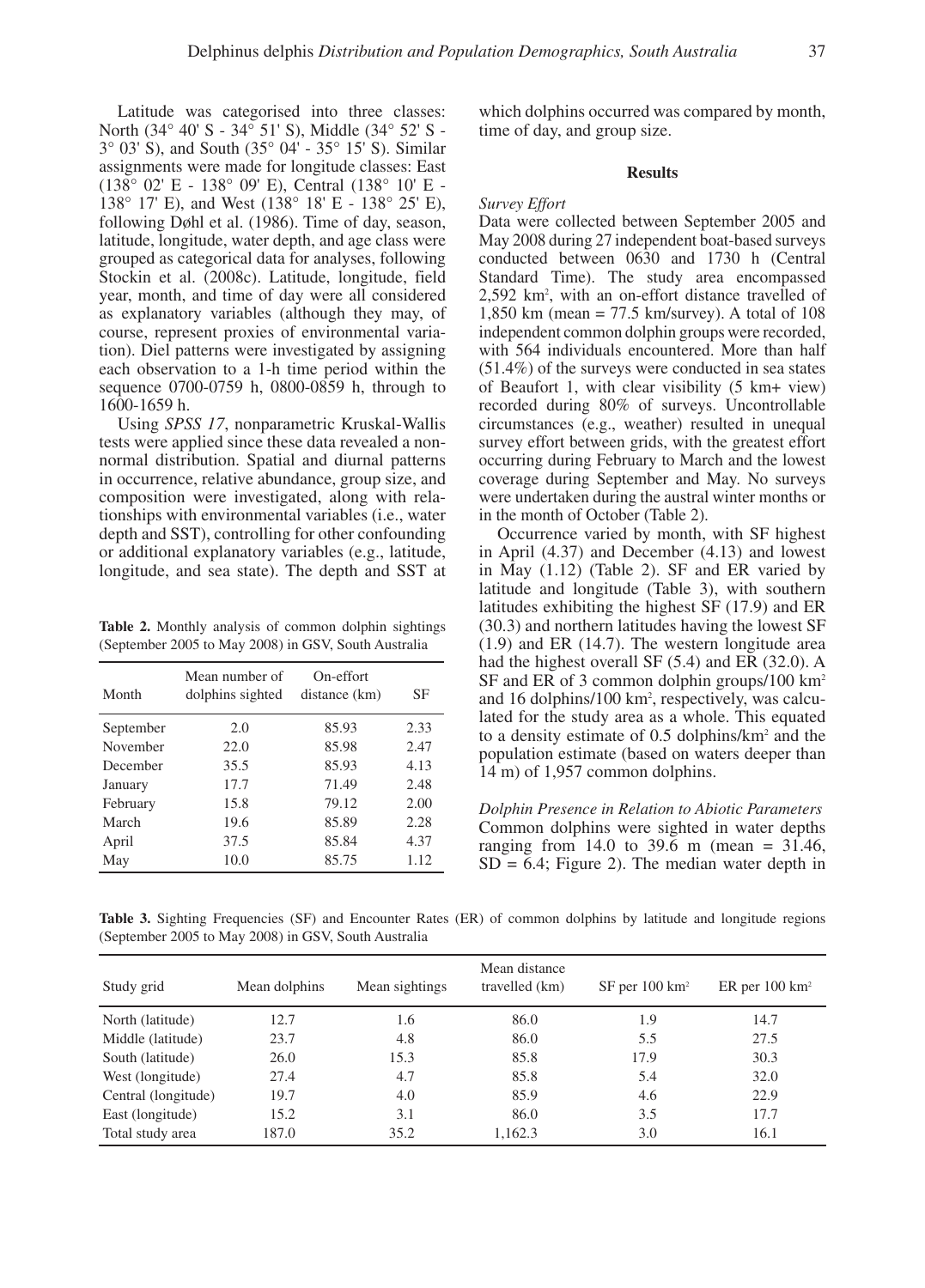

**Figure 2.** Grid locations and sightings of common dolphin groups by season and group size within GSV, South Australia; bathymetry lines: solid line equals 20 m, dashed line equals 10 m, and dotted line equals 5 m.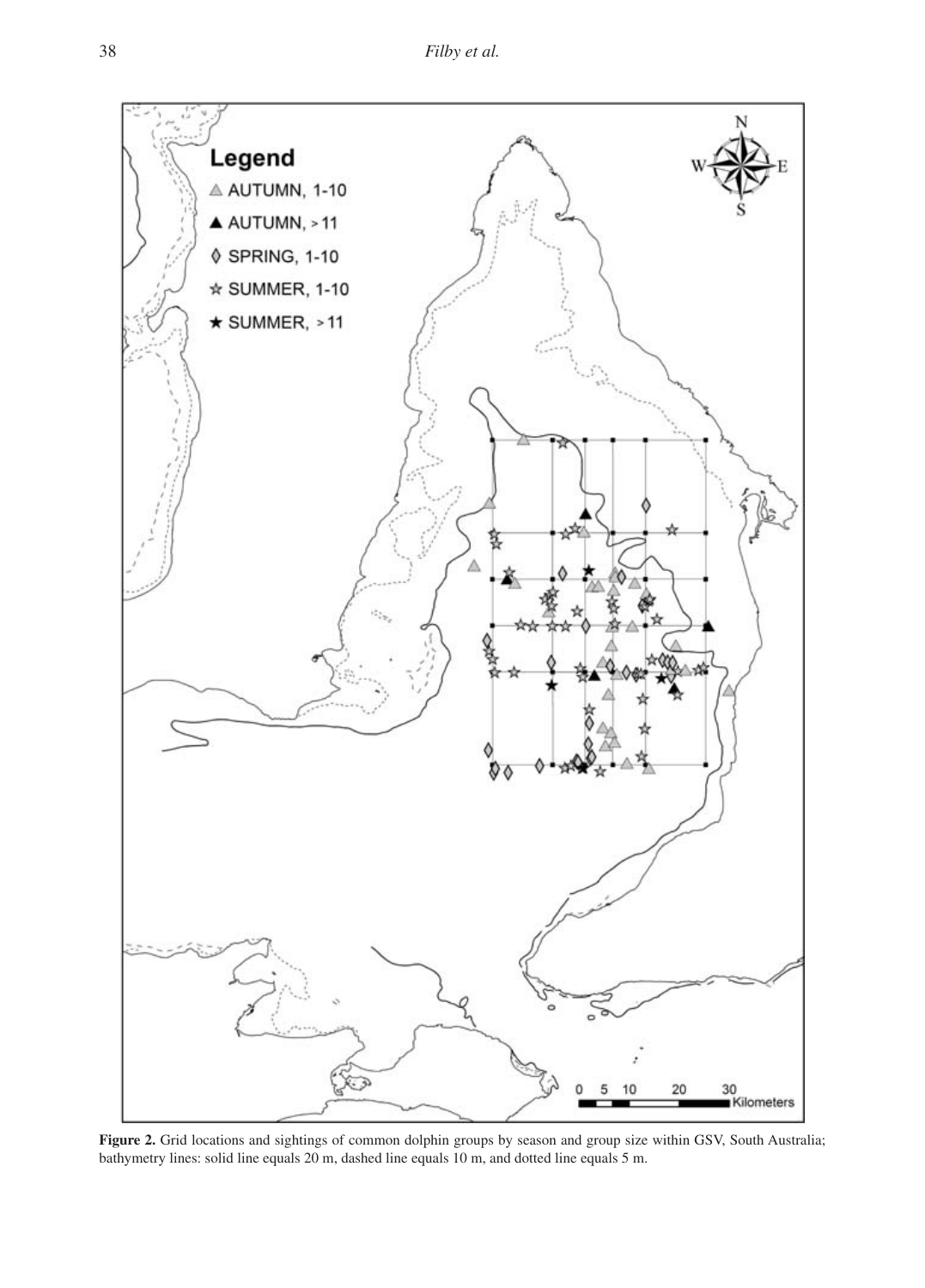which dolphins were located did not vary significantly between diel categories (Kruskal-Wallis:  $h = 9.119$ ,  $df = 8$ ,  $p = 0.332$ ) or by month (Kruskal-Wallis:  $h = 10.715$ ,  $df = 7$ ,  $p = 0.152$ ).

Common dolphins were located in waters ranging from 14.8 to 23.3° C (mean = 20.42, SD = 1.84). The median SST at dolphin sightings varied significantly by month (Kruskal-Wallis:  $h = 85.85$ ,  $df = 7, p < 0.000$ , with coolest and warmest waters apparent during September (median = 14.8, SD = 0.14) and March (median =  $22.25$ , SD = 0.61), respectively. However, dolphin encounters did not vary diurnally (Kruskal-Wallis:  $h = 8.14$ , df = 8,  $p = 0.420$ .

# *Group Size in Relation to Abiotic Parameters*

Common dolphins were observed in small groups ranging from 2 to 21 dolphins (mean  $= 5.26$ , SD  $=$ 3.687), with results highly skewed towards groups containing  $\leq 10$  dolphins ( $n = 99$ ), accounting for 91.7% of independent encounters. Group size exhibited no diel variation ( $\chi^2$  = 8.039, df = 8,  $p = 0.430$ , with largest group sizes encountered during 1200-1259 h  $(n = 3)$  and smallest group sizes observed between  $1100-1159$  h ( $n = 24$ ). Group size did not vary significantly by month  $(\chi^2 = 8.719, df = 7, p = 0.273)$ , although larger groups (> 11 dolphins) were not observed in the months of September, November, January, nor May. Generally, small group sizes  $( \leq 10 \text{ dophins})$ were present throughout the year, although they were most prevalent during November (*n* = 24).

Variation in the water depths over which different group sizes were found was not significant (Kruskal-Wallis:  $h = 0.14$ ,  $df = 1$ ,  $p = 0.907$ ). Typically, larger groups containing > 11 dolphins were recorded in deeper waters (median = 31.5,  $SD = 56.4$ ,  $n = 99$ ; Figure 2). The mean SST at which different group sizes were observed was insignificant (Kruskal-Wallis:  $h = 3.26$ ,  $df = 1$ ,  $p =$ 0.071), with both group size categories observed in similar water temperatures: 1 to 10 dolphins  $(\text{mean} = 20.23, SD = 1.9)$  and 11 to 21 dolphins  $mean = 20$ ,  $SD = 5.3$ ).

No effect of latitude on group size was observed (Kruskal-Wallis:  $h = 54.42$ ,  $df = 1$ ,  $p = 0.934$ ). Group size was largest in the northern latitude section of GSV (mean  $= 7.2$ , SD  $= 5.5$ ) but did not vary significantly with longitude (Kruskal-Wallis:  $h = 0.320$ ,  $df = 1$ ,  $p = 0.582$ ). Largest group sizes were observed in the western longitude sections of GSV (mean =  $5.5$ , SD =  $3.9$ ).

# *Group Composition in Relation to Abiotic Factors*

Over 85% of observed groups included immature dolphins ( $n = 224$ ), with over 50% of groups containing calves  $(n = 56)$ . Groups containing neonates  $(n = 10)$  accounted for almost 20% of the groups

with calves that were encountered. Neonates were most frequently recorded in the months of February  $(n = 3)$ , March  $(n = 2)$ , and April  $(n = 2)$ , accounting for 37.5%, 25.0%, and 12.5%, respectively, of the total number of observed groups containing newborns. Adults were the most frequent age class in this population (60.3%), with neonates (mean  $=$ 8.6,  $SD = 6.3$ ) and calves (mean = 6.9,  $SD = 4.3$ ) encountered in larger group sizes compared with adults only (mean =  $5.3$ ,  $SD = 3.7$ ) and groups whose youngest component were juveniles (mean  $= 5.7, SD = 4$ .

Adults, juveniles, and calves were recorded during all daylight hours, while neonates were observed in 50% of the diel classes surveyed. Adults and juveniles occurred during all months surveyed, while calves were observed in all months surveyed except for September. Neonates were only observed in December and between February and May. While the frequency of immature groups did not vary diurnally ( $\chi^2$  = 2.027,  $df = 8$ ,  $p = 0.980$ , the occurrence of immature dolphins did vary significantly by month ( $\chi^2$  = 32.69, df = 7,  $p < 0.05$ ). During February, 24% of groups  $(n = 54)$  contained immature dolphins, with greater than 50% of all dolphins observed being classified as immature. Groups containing immature dolphins were least often encountered in September, when they accounted for 0.3% of observed groups  $(n = 1)$ .

The water depths at which dolphins were located did not vary with the presence of immature dolphins (Kruskal-Wallis:  $h = 0.136$ , df = 1,  $p = 0.712$ , with no significant difference in SST observed among age classes (Kruskal-Wallis: h = 1.476, df = 3,  $p = 0.688$ ) or between groups containing immature *vs* mature dolphins only (Kruskal-Wallis:  $h = 0.47$ ,  $df = 1$ ,  $p = 0.828$ ).

# **Discussion**

Herein, the distribution and abundance of common dolphins in South Australian waters is reported for the first time. Common dolphins were observed in all months surveyed, although seasonality was evident, with more encounters and larger groups sighted during November to April. While typically associated with deeper waters, short-beaked common dolphins in GSV were only found in water depths < 40 m and typically in smaller groups  $(< 20$  dolphins).

#### *Density*

The SF and ER for common dolphins in GSV was 0.03 sightings/km and 0.16 dolphins/km, respectively. This is similar to the 0.02 sightings/km reported for common dolphins in the Mediterranean Sea prior to the latter population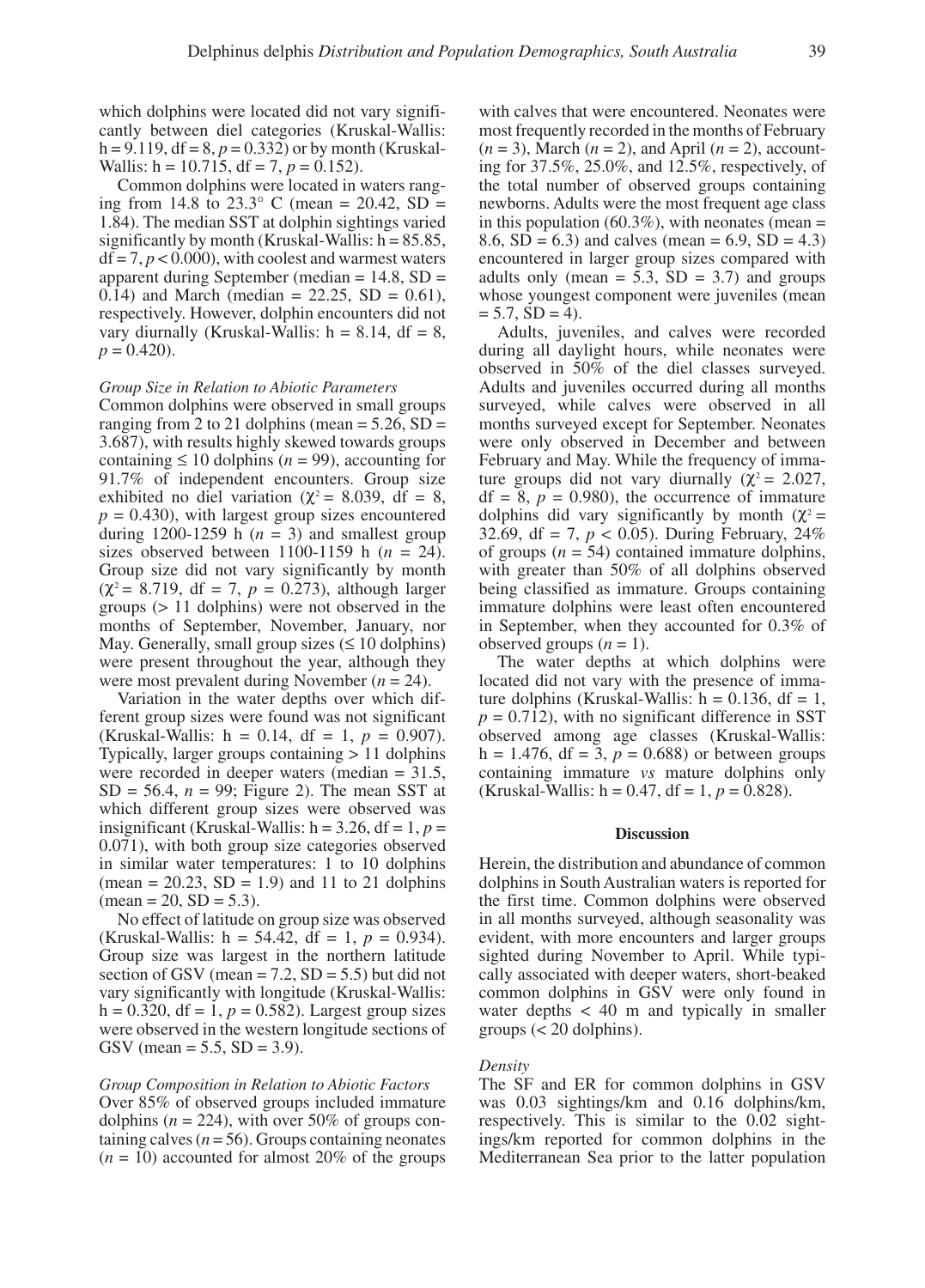decline (0.004 sightings/km; Bearzi et al., 2005). Politi et al. (1994) and Frantzis & Herzing (2002) reported SF of 0.021 sighting/km and 0.043 sightings/km in the Mediterranean Sea and north Ionian Sea, respectively. However, these indices included combined estimates for common and bottlenose dolphins (*Tursiops truncatus*). In comparison, the SF calculated for common dolphins within GSV appears to be reasonably high. High prey availability in GSV offers a plausible explanation. Alternatively, the gulf provides shallow, protected waters that offer refuge from deep-water predators for this species (Mann et al., 2000).

A density estimate of 0.5 dolphins/km<sup>2</sup> reported herein indicates that common dolphins are abundant in GSV. This is further supported by the density estimate of 0.16 dolphins/km2 recorded for the Alboran Sea, which was considered high (Forcada & Hammond, 1998). However, the significance of the GSV estimate remains unclear since this represents the first estimate of common dolphin numbers for Australian waters. The population estimate of 1,957 common dolphins should be regarded with caution since it assumes that common dolphins are distributed evenly throughout GSV in waters > 14 m deep. While this is unlikely, it represents at least an approximation of common dolphins occurring within these waters. However, the use of GSV and any potential movements between neighboring regions, such as Spencer Gulf (an adjacent inlet 40 km west of GSV), remain unclear. Additionally, the impact of seasonality and the estimates reported herein remain unknown.

# *Distribution*

Common dolphin numbers were highest from December to April, indicating that the majority of dolphins use GSV primarily during the summer months. Nonetheless, opportunistic observations of common dolphins in GSV between 1993 and 2004 indicate that common dolphins also occur at least in the months of October through May (Kemper et al., 2008). As such, it is plausible that common dolphins are resident year-round in GSV as has previously been described for other populations of common dolphins inhabiting similar water temperatures (Reilly, 1990; Stockin et al., 2008c). Alternatively, it is equally possible that at least some GSV individuals move into adjacent areas (e.g., Spencer Gulf) during the winter months, where prey resources are in higher abundance. It is within these waters that common dolphins are incidentally caught in the purse seine fishery for sardines (*Sardinops sagax*) (Hamer et al., 2008).

Common dolphins were encountered most frequently in southern areas of the gulf and least frequently in the shallowest waters of GSV. In

Spencer Gulf, Svane (2005) observed bottlenose (*T. aduncus*) and common dolphins more frequently in the northern part of the Gulf. These apparent differences between two closely located gulfs may relate to the size, salinity, bathymetry, and/or circulation differences between Spencer Gulf and GSV (Lavery et al., 2008). Common dolphins in GSV may be concentrated in the southern areas because water depths are greater, prey species are more abundant, or because southern areas of the gulf are in closer proximity to the open ocean (Gygax, 2002). Alternatively, habitat partitioning with bottlenose dolphins may explain the absence of common dolphins within waters < 14 m. Bearzi (2005) reported habitat partitioning between common and bottlenose dolphins occurring off Santa Monica, California. Brito et al. (2009) also reported spatial segregation between common and bottlenose dolphins off the west-central coast of Portugal. Common dolphin distribution has previously been discussed in relation to competitive exclusion by conspecifics, including spinner (*Stenella longirostris*) and spotted (*S. attenuata*) dolphins by Smith & Worthy (2006).

Common dolphins were encountered most frequently in the central and western longitude sections of the gulf and at distances of 4.2 to 30.8 km from land. This is similar to Neumann (2001), who reported distances of 2 to 32 km from shore for common dolphins off the Bay of Plenty, New Zealand. The largest group sizes were found on the western side of GSV, with smallest group sizes occurring on the eastern side. De Silva Samarasinghe (1998) suggested that clockwise circulation of GSV carries low salinity water northwards into the gulf along the western side, and high salinity water southwards back to the shelf along the eastern and central parts of the gulf. The low salinity water entering from the western side may affect prey abundance and/or diversity in this section of the gulf. Alternatively, higher levels of pollution and boat traffic associated with the city of Adelaide (34° 55' 44" S, 138° 36' 04" E) (Lavery et al., 2008; Australian Bureau of Statistics, 2009) may potentially explain why common dolphins spend less time on the eastern side of GSV.

#### *Water Depth*

Common dolphins were encountered in GSV in waters depths ranging from 14.0 to 39.6 m. This is comparable with Stockin et al. (2008c) who reported a mean water depth of 38.3 m for common dolphins in the Hauraki Gulf, New Zealand. Generally, such depths are considered relatively shallow for short-beaked common dolphins, which typically are found in waters ranging hundreds to thousands of meters in depth (e.g., Gaskin, 1992; Smith & Whitehead, 1999; Frantzis & Herzing,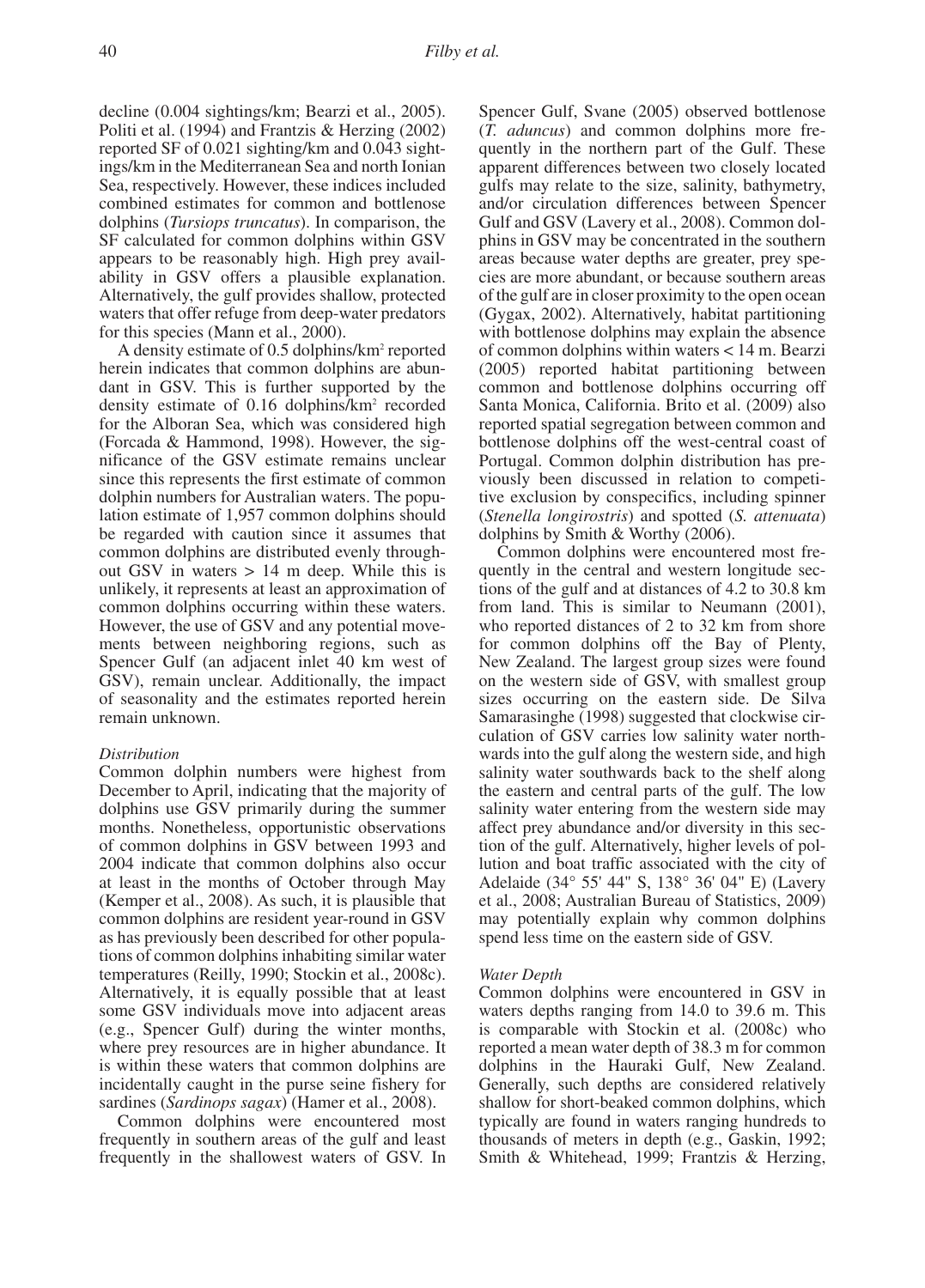2002). As such, common dolphins observed in GSV appear to be at the extreme end of their water depth range. Reasons for this remain unclear, although, as previously discussed, shallower waters may provide greater protection from predation.

Prey abundance and distribution can be influenced by numerous factors, including current and temperature gradients (Ballance et al., 2006). Cold, highly oxygenated water is usually the most productive, especially where cold water at depth is brought up to the surface by upwelling. Continental-shelf break upwelling off South Australia is confined to southwest of Kangaroo Island near GSV's opening to the Southern Ocean. Waters in this region are nutrient rich (McClatchie et al., 2006; Middleton & Bye, 2007); thus, prey species of common dolphins are likely to be found in greater proportions in these waters. A similar trend was observed in the western Atlantic Ocean (Jefferson et al., 2009) and in the southwestern Mediterranean (Forcada & Hammond, 1998), where common dolphins inhabited areas that were characterised by upwellingmodified waters. These findings are further supported by Findlay et al. (1992) who suggest that the distribution of cetaceans is determined indirectly by principal prey.

# *Sea Surface Temperature*

The SST range for common dolphin sightings in GSV was between  $14.8^\circ$  and  $23.3^\circ$  C (mean =  $20.42^{\circ}$  C, SD = 1.84 $^{\circ}$  C). This is similar to reports by Stockin et al. (2008c) for common dolphins in the Hauraki Gulf, New Zealand (12.5° to 25.1° C, mean =  $19.7^{\circ}$  C,  $\pm 1.5^{\circ}$  C). The SST at which GSV common dolphins were observed varied significantly by month. Warmest waters were recorded in the month of March, with highest SF observed in April. Neumann & Orams (2005) found that common dolphin movements appeared to be closely linked to SST, with dolphins found relatively close to shore in Mercury Bay, New Zealand, during the warm (18° to 23° C) waters of spring and summer but reported increasingly further offshore as SST dropped in autumn  $(16^{\circ}$  to  $18^{\circ}$  C). A similar movement pattern was reported in the Irish Sea, where common dolphins also moved further offshore in autumn as the SST decreased (Goold, 1998). It is important to note that factors that concentrate or disperse prey (i.e., SST and water depth) may secondarily affect the distribution and abundance of cetaceans. This is supported by Cockcroft & Peddemors (1990) who report that seasonal fluctuations in the abundance of common dolphins relate to the availability of preferred prey species.

# *Demographics*

These results indicate that GSV may be an important nursery area for common dolphins since over 50% of groups contained calves, with a high percentage of groups encountered in February to April containing neonates. These results are relatively high when compared to the Mediterranean population (Universidad Autonoma de Madrid & Alnitak, 2002), although in line with the Hauraki Gulf, New Zealand, population where 70% of groups encountered contained juveniles, with calves present in almost half of all dolphin groups recorded (Stockin et al., 2008c). The relatively high occurrence of neonates, predominantly through the months of February to April, supports the concept of breeding seasonality within this population. Certainly, the peak in calves reported herein for GSV are typical of the calving seasonality reported for New Zealand (Schaffar-Delaney, 2004; Neumann & Orams, 2005; Stockin et al., 2008c), the Mediterranean (Bearzi et al., 2004), eastern North Pacific (Ferrero & Walker, 1995), eastern North Atlantic (Murphy, 2004), and the western North Atlantic (Westgate & Read, 2007).

Breeding seasonally is thermally efficient for small calves and/or lactating females (Mann et al., 2000). Additionally, food availability may fluctuate sufficiently to favour seasonal births, allowing females to maximise intake when nutritional stress is likely to be greatest. Predator densities may also have an influence on the timing of parturition (Mann, 1999). The main predatory threats to Australian common dolphins are likely posed by killer whales (*Orcinus orca*) and various shark species. Killer whales target the central and southern coasts of mainland Australia, with a seasonal trend in sightings coinciding with prey aggregations (Ling, 1991; Morrice, 2004). Attacks by killer whales in Australian waters have been observed on a number of cetacean species, including common and bottlenose dolphins and young humpback (*Megaptera novaeangliae*), blue (*Balaenoptera musculus*), and sperm (*Physeter macrocephalus*) whales (Banister et al., 1996; Pitman et al., 2001; Forney & Wade, 2006; Ross, 2006). Shark species that predate on dolphins in Australian waters include tiger (*Galeocerdo cuvier*), hammerhead (*Sphyrna lewini*), white (*Carcharodon carcharias*), bull (*Carcharhinus leucas*), dusky (*C. obscurus*), black tip (*C. brevipinna*), oceanic white tip (*C. longimarius*), bronze whaler (*C. brachyuris*), blue (*Prionace glaura*), and shortfin mako (*Isurus oxyrhynchus*) sharks (Stevens, 1984; Corkeron et al., 1987; Heithaus et al., 2002).

Larger group sizes and groups containing neonates were typically found in the northern, shallowest waters of GSV, further supporting the theory that these sheltered waters may provide refuge for nursing females. Allomaternal care may explain why common dolphin groups containing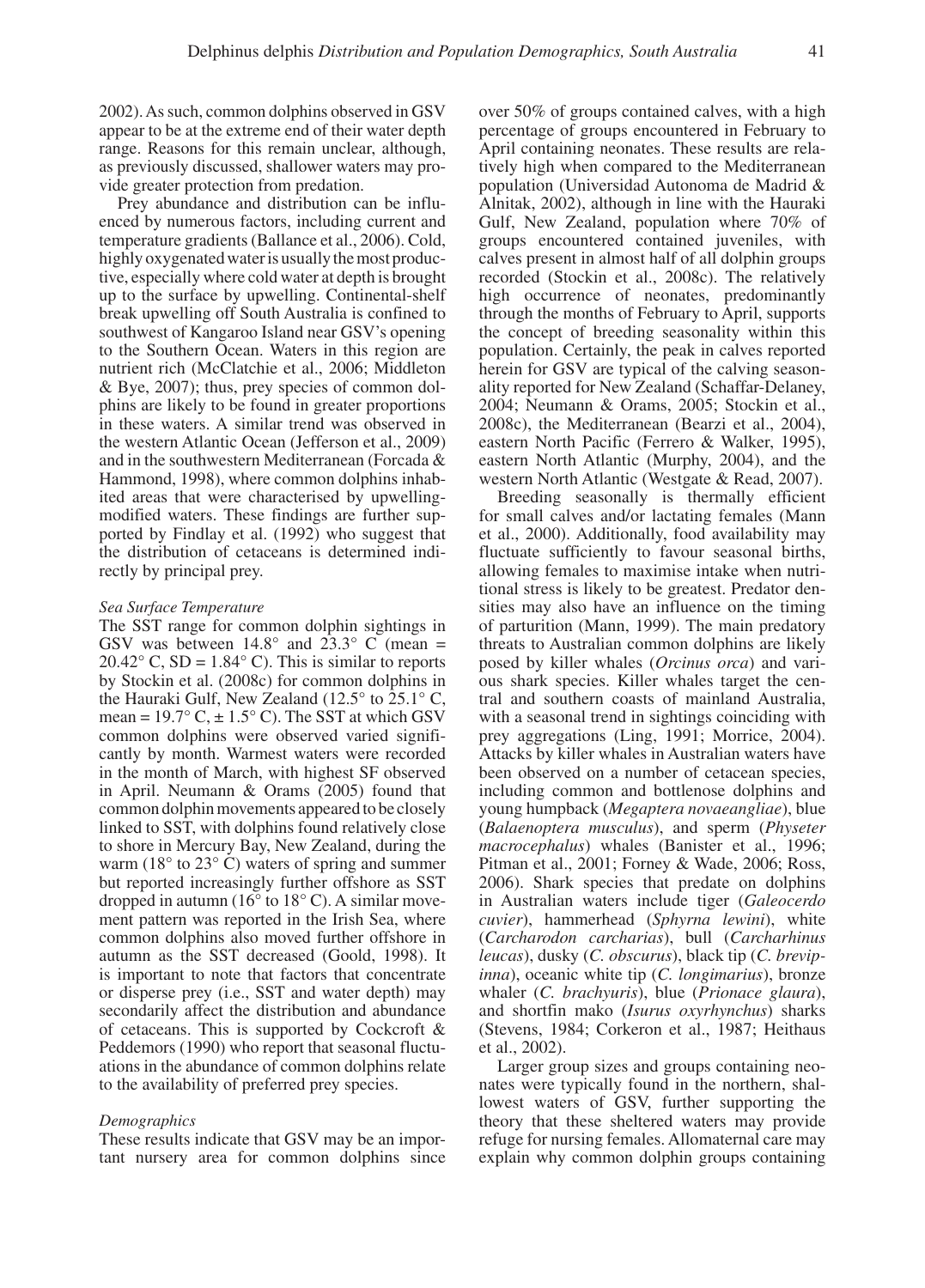young were observed in larger group sizes (Mann et al., 2000). Similar findings have been reported in New Zealand, where common dolphins move inshore during what appears to be the main reproductive season (e.g., Bräger & Schneider, 1998; Neumann, 2001; Stockin et al., 2008c). Neonates and calves are certainly more vulnerable than adults, with immature common dolphins stranding more frequently in GSV (C. Kemper, pers. comm., April 2006; Tomo et al., 2006).

Similar group sizes to those reported for GSV were reported for the eastern Ionian Sea, where groups rarely included more than 15 individuals, and with groups greater than 40 never observed (Bearzi et al., 2003). This is remarkably small for short-beaked common dolphins, which typically form larger aggregations (e.g., Bryden et al., 1998; Reeves et al., 2002; Bearzi et al., 2005). For example, Mediterranean common dolphins are predominantly reported in groups of 50 to 70 dolphins, with aggregations of 100 to 600 individuals occasionally recorded (Notarbartolo di Sciara et al., 1993; Cañadas et al., 2002; Frantzis & Herzing, 2002). In the Bay of Plenty, New Zealand, the number of dolphins in each encountered group ranged from 2 to 400 individuals (Neumann & Orams, 2005). The variability in common dolphin group size across different locations may be due to differing environments. For example, Gygax (2002) suggests that group size is positively correlated with openness of habitat for common dolphins and that larger group sizes relate to a larger variety of available prey.

Common dolphins in GSV exhibited seasonal changes in group size, with the largest groups observed during the months of February and March. This coincides with the peak in neonates, again supporting the theory that females likely form nursery schools in this region. In New Zealand, groups containing > 50 dolphins were observed more frequently during the months of July, August, October, and November (Stockin et al., 2008c), thus highlighting the possibility that larger group sizes may also occur in GSV waters during the austral winter. However, owing to survey constraints, such groups may have been missed in the present study. While large aggregations (several thousands) of common dolphins have been reported in offshore open waters off South Australia (Bossley, unpub. data), future research is necessary if comparisons in group size and composition are to be made with those of coastal gulf systems such as GSV reported herein.

# **Acknowledgments**

The authors wish to thank Flinders University, Adelaide and the Whale and Dolphin Conservation Society (WDCS) for providing resources and support. Special thanks are also owed to Nardi Cribb and all the fantastic research volunteers who assisted during the fieldwork.

# **Literature Cited**

- Australian Bureau of Statistics. (2009). *Regional population growth, Australia, 2007-2008.* Canbera: Author.
- Ballance, L., Pitman, R., & Fiedler, P. (2006). Oceanographic influences on seabirds and cetaceans of the eastern tropical Pacific: A review. *Progress in Oceanography*, *69*(2- 4), 360-390.
- Bannister, J., Kemper, C., & Warneke, R. (1996). *The action plan for cetaceans.* Canberra: Australian Nature Conservation Agency.
- Bearzi, G., Fortuna, C. M., & Reeves, R. R. (2008a). Ecology and conservation of common bottlenose dolphins *Tursiops truncatus* in the Mediterranean Sea. *Mammal Review*, *39*(2), 92-123.
- Bearzi, G., Politi, E., Agazzi, S., & Azzellino, A. (2006). Prey depletion caused by overfishing and the decline of marine megafauna in eastern Ionian Sea coastal waters (central Mediterranean). *Biological Conservation*, *127*(4), 373-382.
- Bearzi, G., Notarbartolo di Sciara, G., Reeves, R. R., Cañadas, A., & Frantzis, A. (2004). *Conservation plan for short-beaked common dolphins in the Mediterranean Sea.* ACCOBAMS, Agreement on the Conservation of Cetaceans of the Black Sea, Mediterranean Sea and Contiguous Atlantic Area.
- Bearzi, G., Politi, E., Agazzi, S., Bruno, S., Costa, M., & Bonizzoni, S. (2005). Occurrence and present status of coastal dolphins (*Delphinus delphis* and *Tursiops truncatus*) in the eastern Ionian Sea. *Aquatic Conservation*, *14*, 1-15.
- Bearzi, G., Agazzi, S., Gonzalvo, J., Costa, M., Bonizzoni, S., Politi, E., et al. (2008b). Overfishing and the disappearance of short-beaked common dolphins from western Greece. *Endangered Species Research*, *5*(1), 1-12.
- Bearzi, G., Reeves, R. R., Notarbartolo di Sciara, G., Politi, E., Cañadas, A., Frantzis, A., et al. (2003). Ecology, status and conservation of short-beaked common dolphins, *Delphinus delphis*, in the Mediterranean Sea. *Mammal Review*, *33*(3-4), 224-252.
- Bearzi, M. (2005). Habitat partitioning by three species of dolphins in Santa Monica Bay, California. *Bulletin, Southern California Academy of Sciences*, *104*(3), 113- 124.
- Bell, C., Kemper, C., & Conran, J. (2002). Common dolphins, *Delphinus delphis*, in southern Australia: A morphometric study. *Australian Mammalogy*, *24*(1), 1-10.
- Berggy, J. (1996). *Gulf St. Vincent/Fleurieu aquaculture management plan*. Adelaide: Primary Industries & South Australia Fisheries.
- Bilgmann, K., Moller, L. M., Harcourt, R. G., Gales, R., & Beheregaray, L. B. (2008). Common dolphins subject to fisheries impacts in Southern Australia are genetically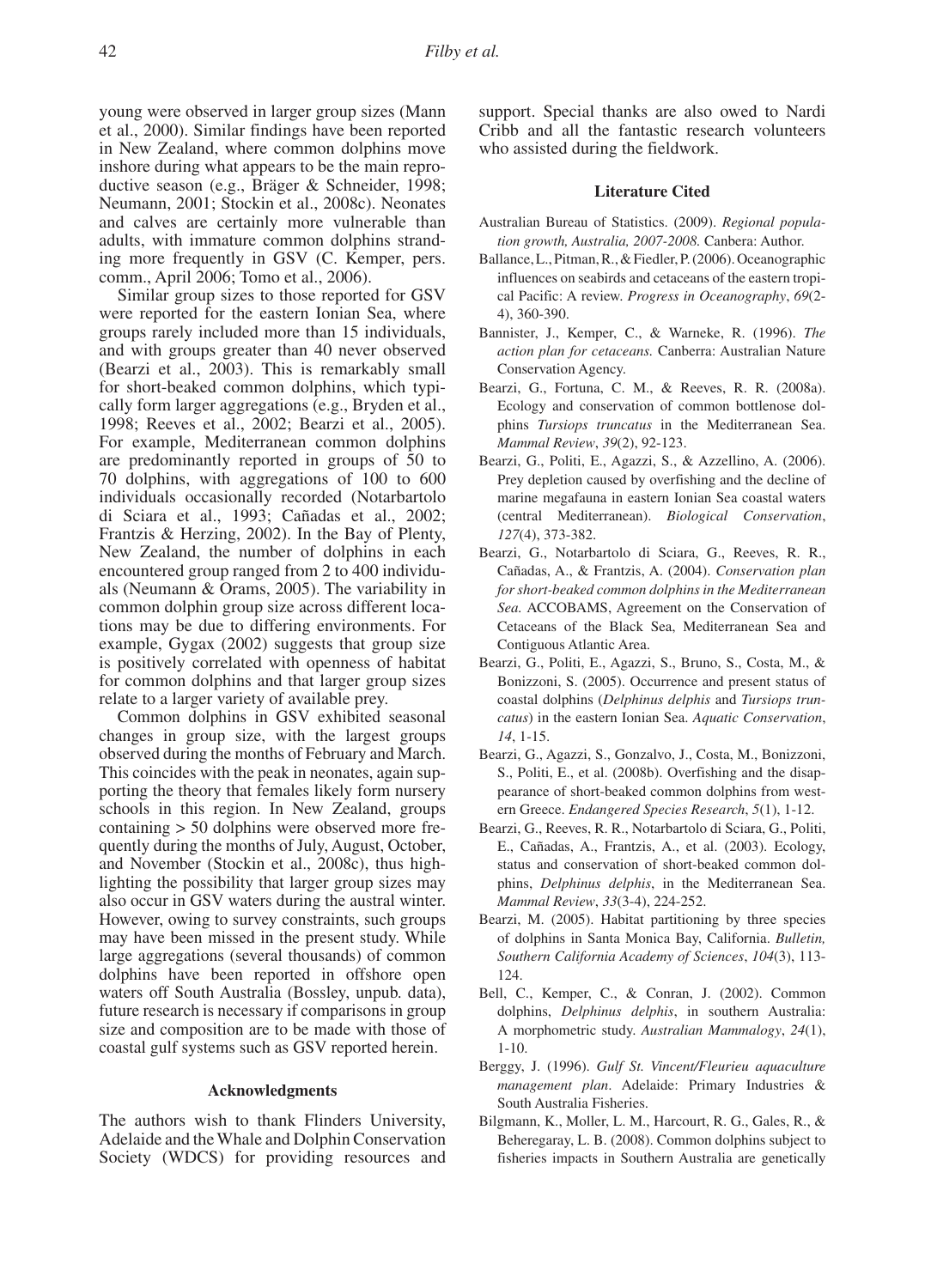differentiated: Implications for conservation. *Animal Conservation*, *11*, 518-528.

- Bräger, S., & Schneider, K. (1998). Near-shore distribution and abundance of dolphins along the west coast of the South Island, New Zealand. *New Zealand Journal of Marine and Freshwater Research*, *32*, 105-112.
- Brito, C., Vieira, N., Sa, E., & Carvalho, I. (2009). Cetaceans occurrence off the west central Portugal coast: A compilation of data from whaling, observations of opportunity and boat based surveys. *Journal of Marine Dolphins and Their Ecology*, *2*(1), 10-13.
- Bryden, M., Marsh, H., & Shaughnessy, P. (1998). *Dugongs, whales, dolphins and seals: A guide to the sea mammals of Australasia*. Sydney, Australia: Allen & Unwin.
- Bye, J. (1976). Physical oceanography of Gulf St. Vincent and Investigator Strait. In C. R. Twidale, M. J. Tyler, & B. P. Webb (Eds.), *Natural history of the Adelaide region* (pp. 143-160). Adelaide: Royal Society of South Australia.
- Cañadas, A., & Hammond, P. (2008). Abundance and habitat preferences of the short-beaked common dolphin, *Delphinus delphis*, in the south-western Mediterranean: Implications for conservation. *Endangered Species Research*, *4*(3), 309-331.
- Cañadas, A., Sagarminaga, R., & Garc á-Tiscar, S. (2002). Cetacean distribution related with depth and slope in the Mediterranean waters off southern Spain. *Deep-Sea Research Part I*, *49*(11), 2053-2073.
- Chilvers, B., Corkeron, P., & Puotinen, M. (2003). Influence of trawling on the behaviour and spatial distribution of Indo-Pacific bottlenose dolphins (*Tursiops aduncus*) in Moreton Bay, Australia. *Canadian Journal of Zoology*, *81*(12), 1947-1955.
- Cockcroft, V. G., & Peddemors, V. M. (1990). Distribution and density of common dolphins, *Delphinus delphis*, off the south east coast of Southern Africa. *South African Journal of Marine Sciences*, *9*, 371-377.
- Corkeron, P., Morris, R., & Bryden, M. (1987). Interactions between bottlenose dolphins and sharks in Moreton Bay, Queensland. *Aquatic Mammals*, *13*(3), 109-113.
- Cribb, N., Miller, C., & Seuront, L. (2008). Assessment of bottlenose dolphin (*Tursiops aduncus*) habitat characteristics in the estuarine waters of the Adelaide Dolphin Sanctuary, South Australia. *Journal of Marine Dolphins and Their Ecology*, *1*(1), 6-8.
- De Silva Samarasinghe, J. (1998). Revisiting Upper Gulf St. Vincent in South Australia: The salt balance and its implications. *Estuarine, Coastal and Shelf Science*, *46*(1), 51-63.
- De Silva Samarasinghe, J., Bode, L., & Mason, L. (2003). Modelled response of Gulf St. Vincent (South Australia) to evaporation, heating and winds. *Continental Shelf Research*, *23*(14-15), 1285-1313.
- Døhl, T., Bonnell, M., & Ford, R. (1986). Distribution and abundance of common dolphin, *Delphinus delphis*, in the Southern California Bight: A quantitative assessment based upon aerial transect data. *Fishery Bulletin*, *84*, 333-343.
- Edwards, J., Edyvane, K., Boxall, V., Hamann, M., & Soole, K. (2001). Metal levels in seston and marine fish flesh near industrial and metropolitan centres in South Australia. *Marine Pollution Bulletin*, *42*(5), 389-396.
- Ferrero, R. C., & Walker, W. A. (1995). Growth and reproduction of the common dolphin, *Delphinus delphis*  Linnaeus, in the offshore waters of the North Pacific Ocean. *Fishery Bulletin*, *93*, 483-494.
- Findlay, K., Best, P., Ross, G., & Cockcroft, V. G. (1992). The distribution of small odontocete cetaceans off the coasts of South Africa and Namibia. *South African Journal of Marine Science*, *12*, 237-270.
- Forcada, J., & Hammond, P. (1998). Geographical variation in abundance of striped and common dolphins of the western Mediterranean. *Journal of Sea Research*, *39*(3-4), 313-325.
- Forney, K. A., & Barlow, J. (1998). Seasonal patterns in the abundance and distribution of Californian cetaceans, 1991-1992. *Marine Mammal Science*, *14*(3), 460-489.
- Forney, K. A., & Wade, P. (2006). Worldwide distribution and abundance of killer whales. In J. A. Estes, R. L. Brownell, Jr., D. P. DeMaster, D. F. Doak, & T. M. Williams (Eds.), *Whales, whaling, and ocean ecosystems*  (pp. 145-163). Berkeley: University of California Press.
- Frantzis, A., & Herzing, D. (2002). Mixed-species associations of striped dolphins (*Stenella coeruleoalba*), shortbeaked common dolphins (*Delphinus delphis*), and Risso's dolphins (*Grampus griseus*) in the Gulf of Corinth (Greece, Mediterranean Sea). *Aquatic Mammals*, *28*(2), 188-197.
- Gannier, A., & West, K. (2005). Distribution of the rough-toothed dolphin (*Steno bredanensis*) around the Windward Islands (French Polynesia) 1. *Pacific Science*, *59*(1), 17-24.
- Gaskin, D. E. (1992). Status of the common dolphin, *Delphinus delphis*, in Canada. *The Canadian Field-Naturalist*, *106*, 55-63.
- Goold, J. C. (1996). Acoustic assessment of populations of common dolphins, *Delphinus delphis*, in conjunction with seismic surveys. *Journal of the Marine Biological Association*, *76*, 811-820.
- Goold, J. C. (1998). Acoustic assessment of populations of common dolphin off the west Wales coast, with perspectives from satellite imagery. *Journal of the Marine Biological Association of the United Kingdom*, *78*, 1353-1364.
- Gygax, L. (2002). Evolution of group size in the dolphins and porpoises: Interspecific consistency of intraspecific patterns. *Behavioral Ecology*, *13*(5), 583-590.
- Hamer, D., Ward, T., & McGarvey, R. (2008). Measurement, management and mitigation of operational interactions between the South Australian Sardine Fishery and short-beaked common dolphins (*Delphinus delphis*). *Biological Conservation*, *141*(11), 2865-2878.
- Hammond, P. S., Berggren, P., Benke, H., Borchers, D. L., Buckland, S. T., Collet, A., et al. (2002). Abundance of harbour porpoise and other cetaceans in the North Sea and adjacent waters. *Journal of Applied Ecology*, *39*, 361-376.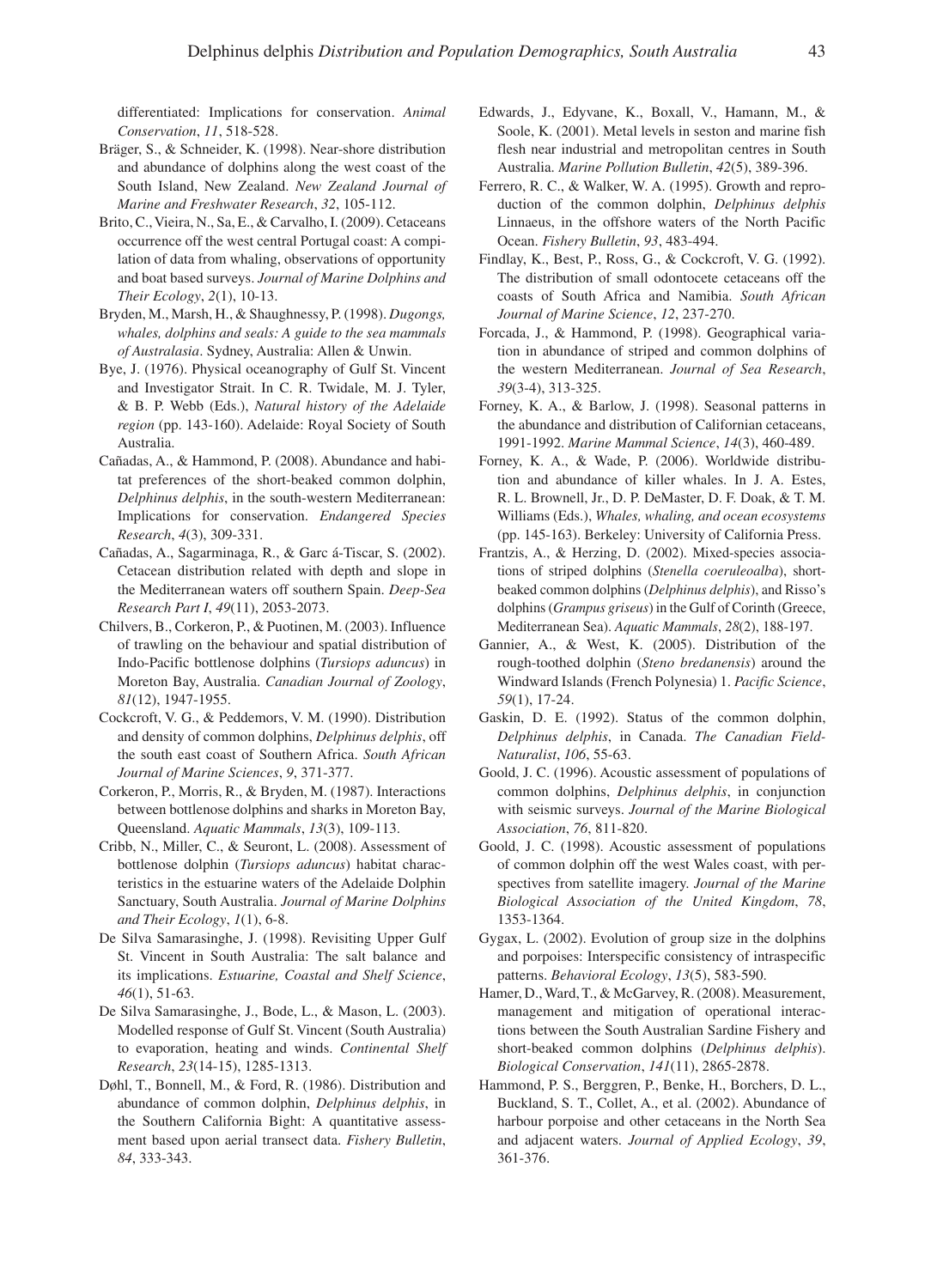- Heithaus, M., Dill, L., Marshall, G., & Buhleier, B. (2002). Habitat use and foraging behaviour of tiger sharks (*Galeocerdo cuvier*) in a seagrass ecosystem. *Marine Biology*, *140*(2), 237-248.
- Jefferson, T. A., Fertl, D., Bolaños-Jiménez, J., & Zerbini, A. (2009). Distribution of common dolphins (*Delphinus* spp.) in the western Atlantic Ocean: A critical re-examination. *Marine Biology*, *156*(6), 1109-1124.
- Kemper, C., & Gibbs, S. (2001). Dolphin interactions with tuna feedlots at Port Lincoln, South Australia and recommendations for minimising entanglements. *Journal of Cetacean Research and Management*, *3*(3), 283-292.
- Kemper, C., Bossley, M., & Shaughnessy, P. (2008). Marine mammals of Gulf St. Vincent, Investigator Strait and Backstairs Passage. In S. Bryars, S. A. Sheperd, P. Harbison, & I. Kirkegaard (Eds.), *Natural history of Gulf St. Vincent and Investigator Strait* (Chapter 25)*.*  Adelaide: Royal Society of South Australia.
- Kemper, C., Flaherty, A., Gibbs, S., Hill, M., Long, M., & Byard, R. (2005). Cetacean captures, strandings and mortalities in South Australia 1881-2000, with special reference to human interactions. *Australian Mammalogy*, *27*, 37-47.
- Lavery, T., Butterfield, N., Kemper, C., Reid, R., & Sanderson, K. (2008). Metals and selenium in the liver and bone of three dolphin species from South Australia, 1988-2004. *Science of the Total Environment*, *390*(1), 77-85.
- Ling, J. (1991). Recent sightings of killer whales (*Orcinus orca*) Cetacea Delphinidae, in South Australia, Australia. *Transactions of the Royal Society of South Australia*, *1991*, *115*, 95-98.
- Long, M., Reid, R., & Kemper, C. (1997). Cadmium accumulation and toxicity in the bottlenose dolphin, the common dolphin, and some dolphin prey species in South Australia. *Australian Mammalogy*, *20*, 25-34.
- Mann, J. (1999). Behavioural sampling methods for cetaceans: A review and critique. *Marine Mammal Science*, *15*(1), 102-122.
- Mann, J., Connor, R. C., Barre, L. M., & Heithaus, M. R. (2000). Female reproductive success in bottlenose dolphins (*Tursiops* spp.): Life history, habitat, provisioning, and group-size effects. *Behavioural Ecology*, *11*, 210- 219.
- McClatchie, S., Middleton, J., & Ward, T. (2006). Water mass analysis and alongshore variation in upwelling intensity in the eastern Great Australian Bight. *Journal of Geophysical Research–Oceans*, *111*, C08007. doi: 10.1029/2004JC002699
- Middleton, J., & Bye, J. (2007). A review of the shelf-slope circulation along Australia's southern shelves: Cape Leeuwin to Portland. *Progress in Oceanography*, *75*(1), 1-41.
- Mirimin, L., Westgate, A., Rogan, E., Rosel, P., Read, A., Coughlan, J., et al. (2009). Population structure of shortbeaked common dolphins (*Delphinus delphis*) in the North Atlantic Ocean as revealed by mitochondrial and nuclear genetic markers. *Marine Biology*, *156*(5), 821-834.
- Morrice, M. (2004). *Killer whales (*Orcinus orca*) in Australian territorial waters.* Warrnambool, Victoria, Australia: Deakin University.
- Murphy, S. (2004). *The biology and ecology of the shortbeaked common dolphin (*Delphinus delphis*) in the north-east Atlantic.* Ph.D. dissertation, University College Cork, Ireland. 282 pp.
- Murphy, S., Herman, J., Pierce, G., Rogan, E., & Kitchener, A. (2006). Taxonomic status and geographical cranial variation of common dolphins (*Delphinus*) in the eastern north Atlantic. *Marine Mammal Science*, *22*(3), 573-599.
- Natoli, A., Cañadas, A., Vaquero, C., Politi, E., Fernandez-Navarro, P., & Hoelzel, A. (2008). Conservation genetics of the short-beaked common dolphin (*Delphinus delphis*) in the Mediterranean Sea and in the eastern North Atlantic Ocean. *Conservation Genetics*, *9*(6), 1479-1487.
- Neumann, D. R. (2001). Seasonal movements of shortbeaked common dolphins (*Delphinus delphis*) in the north-western Bay of Plenty, New Zealand: Influence of sea surface temperatures and El Niño/La Niña. *New Zealand Journal of Marine and Freshwater Research*, *35*, 371-374.
- Neumann, D. R., & Orams, M. B. (2005). *Behaviour and ecology of common dolphins (*Delphinus delphis*) and the impact of tourism in Mercury Bay, North Island, New Zealand* (Science for Conservation series, Issue 254, Department of Conservation, Wellington, New Zealand). 42 pp.
- Notarbartolo di Sciara, G. N., Venturino, M., Zanardelli, M., Bearzi, G., Borsani, F., & Cavalloni, B. (1993). Cetaceans in the central Mediterranean Sea: Distribution and sighting frequencies. *Italian Journal of Zoology*, *60*(1), 131-138.
- Nunes, R., & Lennon, G. (1986). Physical property distributions and seasonal trends in Spencer Gulf, South Australia: An inverse estuary. *Australian Journal of Marine and Freshwater Research*, *37*(1), 39-53.
- Petrusevics, P. (1993). SST fronts in inverse estuaries, South Australia: Indicators of reduced gulf-shelf exchange. *Australian Journal of Marine and Freshwater Research*, *44*(2), 305-323.
- Pitman, R., Ballance, L., Mesnick, S., & Chivers, S. (2001). Killer whale predation on sperm whales: Observations and implications. *Marine Mammal Science*, *17*(3), 494-507.
- Politi, E., Airoldi, S., & Notarbartolo di Sciara, G. (1994). A preliminary study of the ecology of cetaceans in the waters adjacent to Greek Ionian Islands. *European Research on Cetaceans*, *8*, 111-115.
- Reeves, R. R., Stewart, B., Clapham, P., Powell, J., & Folkens, P. (2002). *Guide to marine mammals of the world.* New York: Alfred A. Knopf.
- Reilly, S. B. (1990). Seasonal changes in distribution and habitat differences among dolphins in the eastern tropical Pacific. *Marine Ecology Progress Series*, *66*, 1-11.
- Ross, G. J. B. (2006). *Review of the conservation status of Australia's smaller whales and dolphins.* Canberra: Australian Department of the Environment and Heritage. 124 pp.